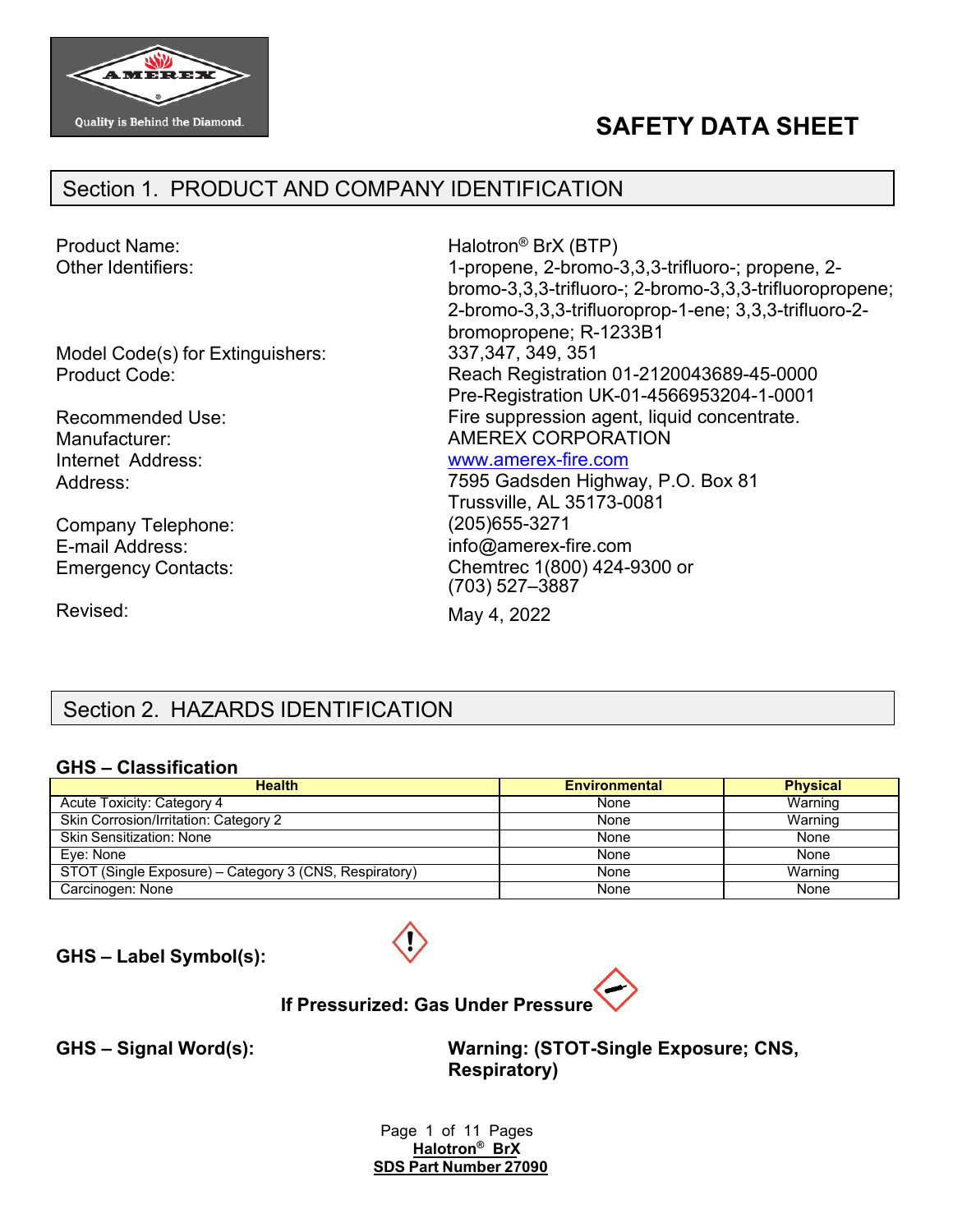#### **GHS – Hazard Phrases**

| <b>GHS Hazard</b>     | <b>GHS Codes(s)</b> | <b>Code Phrase(s)</b>                                                                  |
|-----------------------|---------------------|----------------------------------------------------------------------------------------|
| Physical              | H <sub>229</sub>    | *- Pressurized container; may burst if heated.                                         |
| <b>Health</b>         | H302                | Harmful if swallowed.                                                                  |
|                       | 312                 | Harmful in contact with skin.                                                          |
|                       | 315                 | Causes skin irritation.                                                                |
|                       | 332                 | Harmful if inhaled.                                                                    |
|                       | 335                 | May cause respiratory irritation.                                                      |
|                       | 336                 | May cause drowsiness and dizziness.                                                    |
| <b>Environmental</b>  |                     |                                                                                        |
| <b>Precautionary:</b> |                     |                                                                                        |
| General               | P <sub>101</sub>    | If medical advice is needed, have product container or label at hand.                  |
| Prevention            | P <sub>261</sub>    | Avoid breathing dust/fume/gas/mist/vapors/spray.                                       |
|                       | 264                 | Wash skin thoroughly after handling.                                                   |
|                       | 270                 | Do not eat, drink or smoke when using this product.                                    |
|                       | 281                 | Use personal protective equipment as required.                                         |
| Response              | P312                | Call a doctor if you feel unwell.                                                      |
|                       | 321                 | Specific treatment (see Section 4. First Aid Measures).                                |
|                       | $302 + 352$         | IF ON SKIN: Wash with plenty of soap and water.                                        |
|                       | $304 + 340$         | IF INHALED: Remove person to fresh air and keep comfortable for breathing.             |
|                       | $308 + 311$         | If exposed or concerned: Call a POISON CENTER/ doctor.                                 |
|                       | $308 + 313$         | IF exposed or concerned: Get medical advice/attention.                                 |
|                       | 305+351+338         | IF IN EYES: Rinse cautiously with water for several minutes. Remove contact lenses if  |
|                       |                     | present and easy to do. Continue rinsing.                                              |
|                       | $332 + 313$         | If skin irritation occurs: Get medical advice/attention.                               |
|                       | 337+313             | If eye irritation persists get medical advice/attention.                               |
| Storage               | P410+403            | *- Protect from sunlight. Store in well-ventilated place.                              |
| Disposal              | P501                | Dispose of contents through a licensed disposal company. Contaminated container should |
|                       |                     | be disposed of as unused product.                                                      |

\*- If under pressure

# Section 3. COMPOSITION/INFORMATION ON INGREDIENTS

| <b>Chemical Name</b>              | EC No.           | <b>REACH Reg. No.</b> | <b>CAS-No.</b> | <b>Weight %</b><br>70. |
|-----------------------------------|------------------|-----------------------|----------------|------------------------|
| 2-bromo-3.3.3-trifluoroprop-1-ene | 627-872-0<br>OZ. | NA                    | 1514-82-5      | >99%                   |
| Proprietary stabilizer additives  | NA               | <b>NA</b>             | -NA            | $-1\%$                 |

#### Adverse Health Effects and Symptoms: May cause respiratory irritation and

dizziness/drowsiness if inhaled.

## Section 4. FIRST AID MEASURES

Eye Exposure: May cause irritation. Rinse victim's eyes with water or normal saline solution for 10 to 15 minutes. If symptoms persist, consult a physician. Skin Exposure: Causes skin irritation. Wash all affected skin areas thoroughly with soap and water. If symptoms persist, contact a physician.

> Page 2 of 11 Pages **Halotron® BrX SDS Part Number 27090**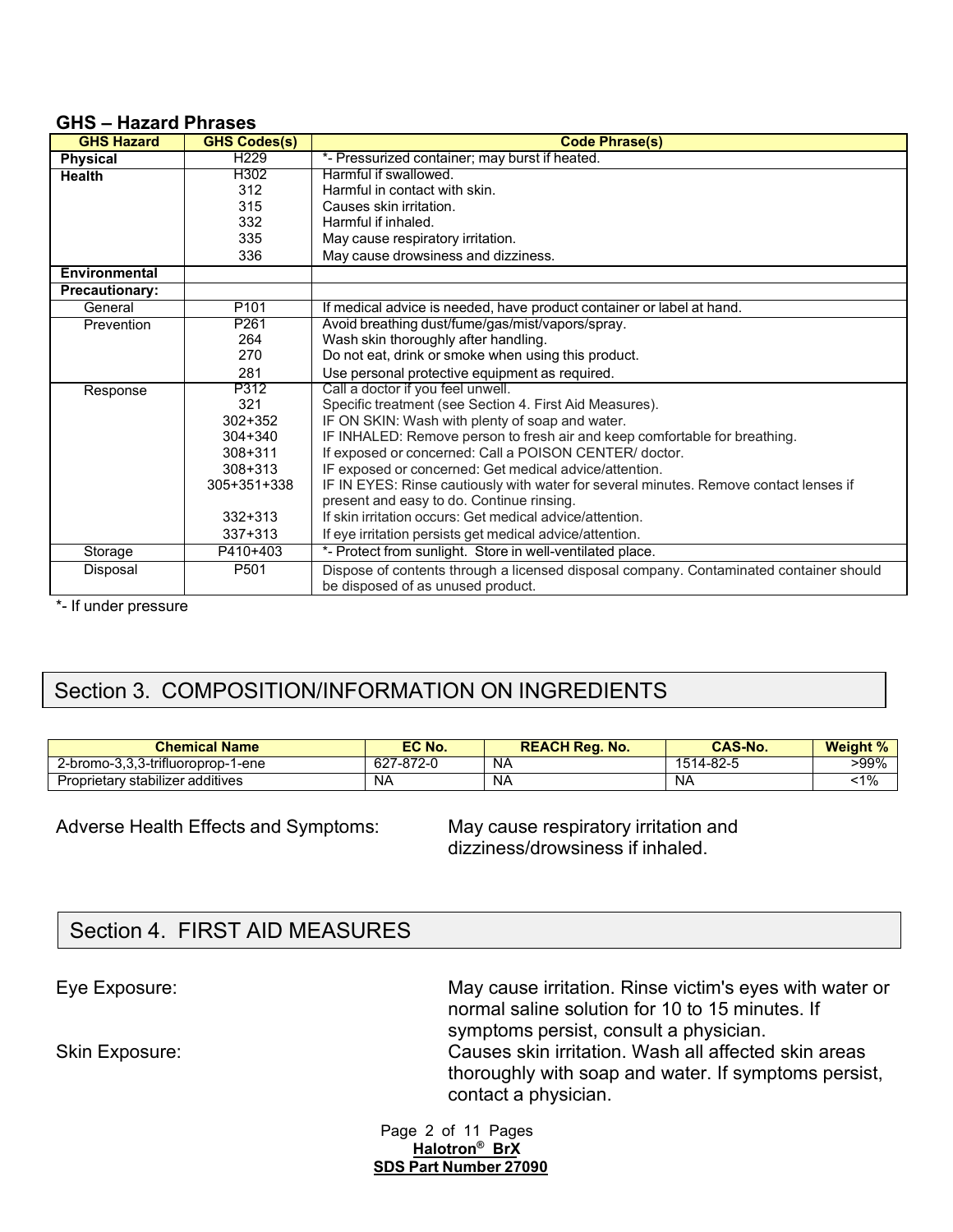| Inhalation:                        | If gross overexposure occurs, symptoms include<br>dizziness, drowsiness, confusion, and<br>unconsciousness; may cause cardiac arhythmia. If<br>respiratory irritation occurs, symptoms would include<br>coughing, wheezing, and difficulty breathing. Remove<br>person to fresh air. If symptoms persist, contact a<br>physician. Give oxygen or artificial respiration as<br>necessary.                                             |
|------------------------------------|--------------------------------------------------------------------------------------------------------------------------------------------------------------------------------------------------------------------------------------------------------------------------------------------------------------------------------------------------------------------------------------------------------------------------------------|
| Ingestion:                         | Overdose symptoms may include nausea and general<br>weakness. Rinse mouth and throat. Do not induce<br>vomiting. If symptoms persist, contact a physician. If<br>the person is awake and alert, give the person water<br>to drink. If the victim is convulsing or unconscious, do<br>not give anything by mouth, ensure that the victim's<br>airway is open and lay the victim on his/her side with<br>the head lower than the body. |
| <b>Medical ConditionsPpossibly</b> |                                                                                                                                                                                                                                                                                                                                                                                                                                      |
| Aggravated by Exposure:            | None                                                                                                                                                                                                                                                                                                                                                                                                                                 |

## Section 5. FIRE-FIGHTING MEASURES

| <b>Flammable Properties:</b><br>Flash Point:<br>Suitable Extinguishing Media: | Not applicable<br>None<br>Use extinguishing media suitable for surrounding<br>conditions. Use water spray or fog to cool storage<br>containers to help prevent an uncontrolled pressure<br>release of bulk tanks, if applicable. |
|-------------------------------------------------------------------------------|----------------------------------------------------------------------------------------------------------------------------------------------------------------------------------------------------------------------------------|
| <b>Hazardous Combustion Products:</b>                                         | There may be a release of toxic by-products,<br>including hydrogen halides that can cause damage.<br>Avoid inhalation of these materials by evacuating and<br>ventilating the area.                                              |
| <b>Explosion Data:</b>                                                        |                                                                                                                                                                                                                                  |
| Sensitivity to Mechanical Impact:                                             | Not sensitive                                                                                                                                                                                                                    |
| Sensitivity to Static Discharge:                                              | Not sensitive                                                                                                                                                                                                                    |
| Unusual Fire/Explosion Hazards:<br><b>Protective Equipment and</b>            | See above – Hazardous Combustion Products                                                                                                                                                                                        |
| <b>Precautions for Firefighters:</b>                                          | As in any fire, wear self-contained breathing<br>apparatus (pressure-demand, NIOSH approved or<br>equivalent), and full protective gear.                                                                                         |

Note: In air, if pressure and temperature levels become highly elevated beyond normal conditions, 2 bromo-3,3,3-trifluoroprop-1-ene may become combustible. Whether or not this material becomes combustible depends on the relationship among the temperature, pressure, and oxygen concentration. This chemical is extremely effective as a fire extinguishing agent when

#### Page 3 of 11 Pages **Halotron® BrX SDS Part Number 27090**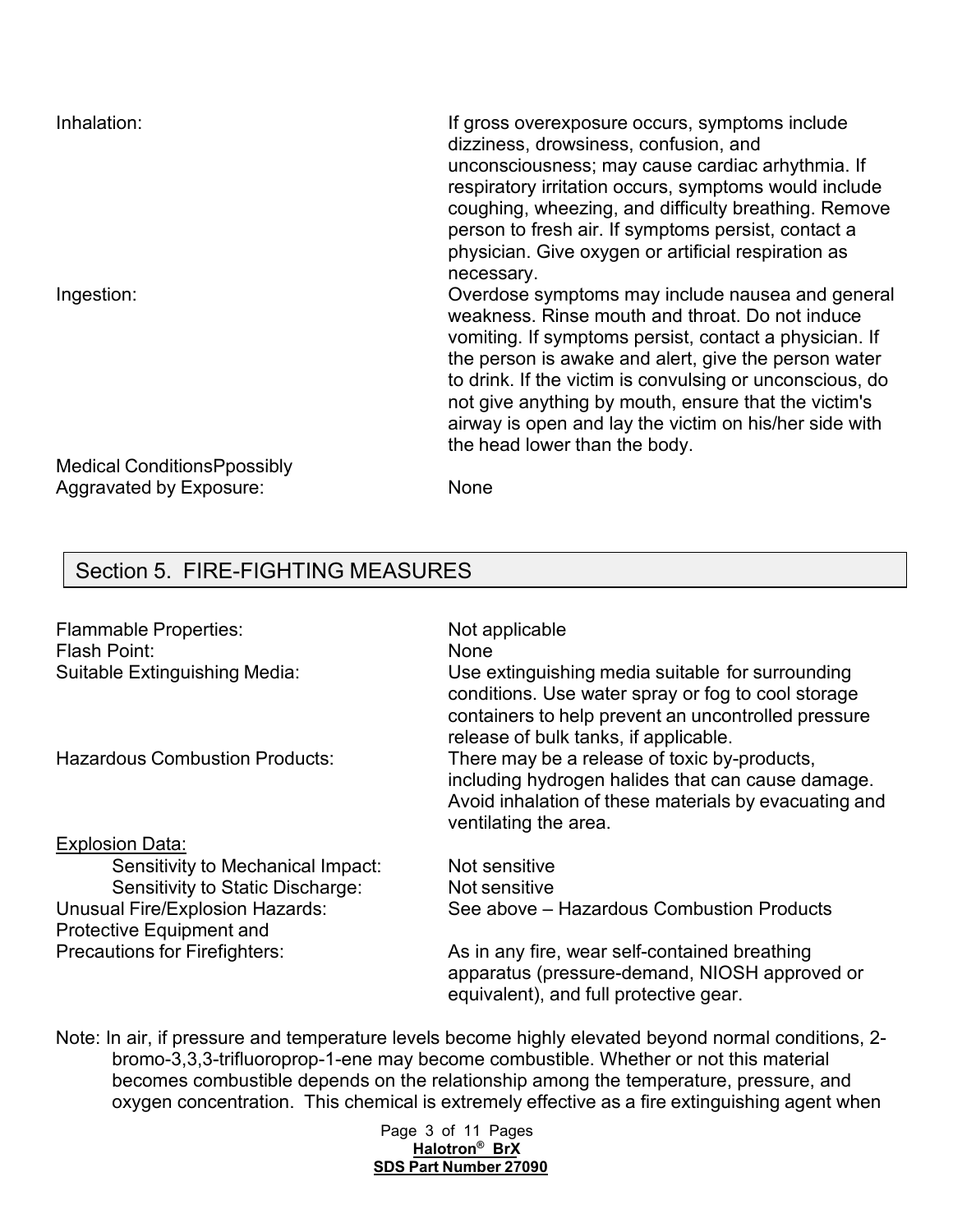it is applied as a spray or stream, but the chemical should not be used in situations where mixtures in air exceeding a few pounds per square inch could be achieved.

# Section 6. ACCIDENTAL RELEASE MEASURES

| <b>Personal Precautions:</b>                         | Evacuate personnel to safe areas. Ensure adequate<br>ventilation, especially in confined areas. Monitor<br>oxygen level.                                                                                                                                                                                                                                                                             |  |  |
|------------------------------------------------------|------------------------------------------------------------------------------------------------------------------------------------------------------------------------------------------------------------------------------------------------------------------------------------------------------------------------------------------------------------------------------------------------------|--|--|
| Personal Protective Equipment:                       | Not necessary in normal situations. In potentially high<br>concentration areas wear self-contained breathing<br>apparatus when entering area unless atmosphere is<br>proven safe. Wear full-face air purifying respirator<br>with an organic vapor, multi-purpose cartridge if<br>monitoring shows that the oxygen level is adequate<br>(>19.5%). Wear protective eyewear and long sleeved<br>shirt. |  |  |
| <b>Emergency Procedures:</b>                         | Handle in accordance with good health and safety<br>practices.                                                                                                                                                                                                                                                                                                                                       |  |  |
| <b>Methods for Containment:</b>                      | Stop the flow of gas or remove cylinder to outdoor<br>location if this can be done without risk. If leak is in<br>container or container valve, contact the appropriate<br>emergency telephone number in Section 1 or call your<br>closest supplier location.                                                                                                                                        |  |  |
| Methods for Clean Up:                                | Dam up and soak up with inert absorbent material.<br>Place in suitable containers for disposal. Return<br>cylinder to authorized distributor. See Section 8.                                                                                                                                                                                                                                         |  |  |
| <b>Environmental Precautions:</b><br>Waste Disposal: | Prevent material from entering waterways.<br>Observe all federal, state, and local regulations for<br>products of this type when accomplishing disposal.                                                                                                                                                                                                                                             |  |  |
| Other:                                               | None                                                                                                                                                                                                                                                                                                                                                                                                 |  |  |

## Section 7. HANDLING AND STORAGE

| <b>Personal Precautions:</b>          | Use appropriate PPE when handling or maintaining<br>equipment. Avoid contact with skin. Handle only in<br>well-ventilated areas. Wash thoroughly after handling<br>(see Section 8).                                                    |
|---------------------------------------|----------------------------------------------------------------------------------------------------------------------------------------------------------------------------------------------------------------------------------------|
| Conditions for Safe Storage/Handling: | Keep product in original container or extinguisher.<br>Prevent falling. Do not allow near heat sources.<br>Contents may be under pressure – inspect<br>extinguisher consistent with product labeling to<br>ensure container integrity. |
|                                       | Page 4 of 11 Pages                                                                                                                                                                                                                     |

**Halotron® BrX SDS Part Number 27090**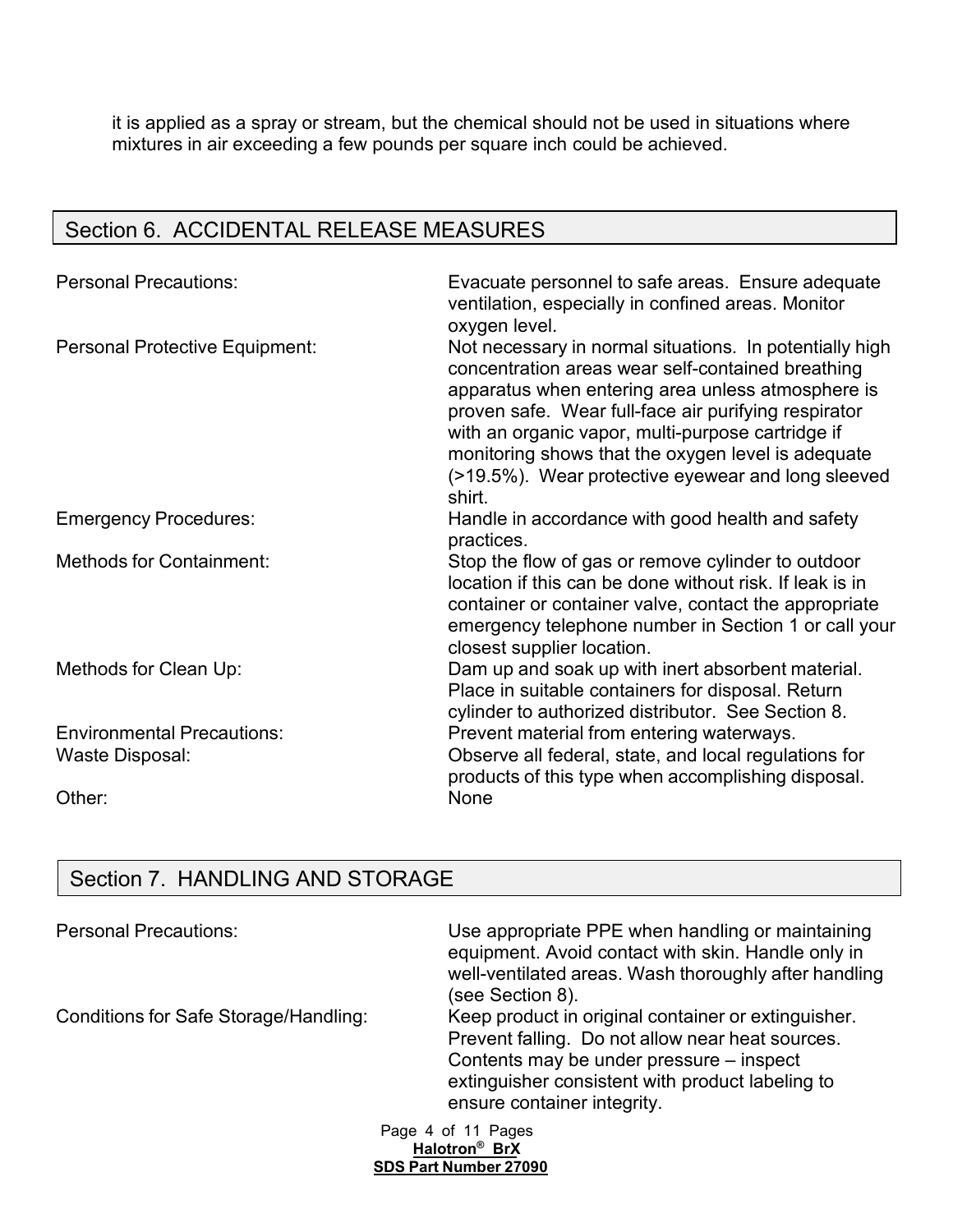Incompatible Products: None

Hazardous Decomposition Products: During fire, there may be a release of toxic byproducts, including carbon monoxide, carbon dioxide, and hydrogen halides that can cause damage.

Hazardous Polymerization: Not applicable.

# Section 8. EXPOSURE CONTROLS/PERSONAL PROTECTION

| <b>Chemical Name</b>                                                           | <b>DEI</b><br>ארכע<br>. . | <b>NCEL</b> | <b>DFG MAK</b> | <b>EU BLV</b> |
|--------------------------------------------------------------------------------|---------------------------|-------------|----------------|---------------|
| .<br>$\sim$ $\sim$ $\sim$<br>$2$ -bromo-3, $\sim$<br>-ene<br>3-trifluoroprop-1 | N/                        | ppm<br>.v   | NA             | NA            |
| .<br>$\cdots$<br>$\sim$                                                        |                           |             | . .            |               |

All values are 8 hour time weighted average concentrations. NCEL – New chemical exposure limits

Engineering Controls: Showers

Eyewash stations Ventilation systems

#### Personal Protective Equipment – PPE Code E:

The need for respiratory protection is not probable during short-term exposure. PPE use during production process must be independently evaluated.









Eye/Face Protection: Tightly fitting safety goggles, or safety glasses with side shields.

Skin and Body Protection: Wear protective gloves (neoprene, nitrile, or PVA), and coveralls or long sleeve shirts.

Respiratory Protection: Not normally necessary. If exposure limits are exceeded or irritation is experienced, NIOSH approved respiratory protection should be worn. Use air-purifying respirator (APR) with organic vapor canisters if exposure may exceed the NCEL. Positive-pressure supplied air respirators may be required for high airborne contaminant concentrations. Respiratory protection must be provided in accordance with current safety and health requirements. The need for respiratory protection is not likely for short-term use in well ventilated areas.

Page 5 of 11 Pages **Halotron® BrX SDS Part Number 27090**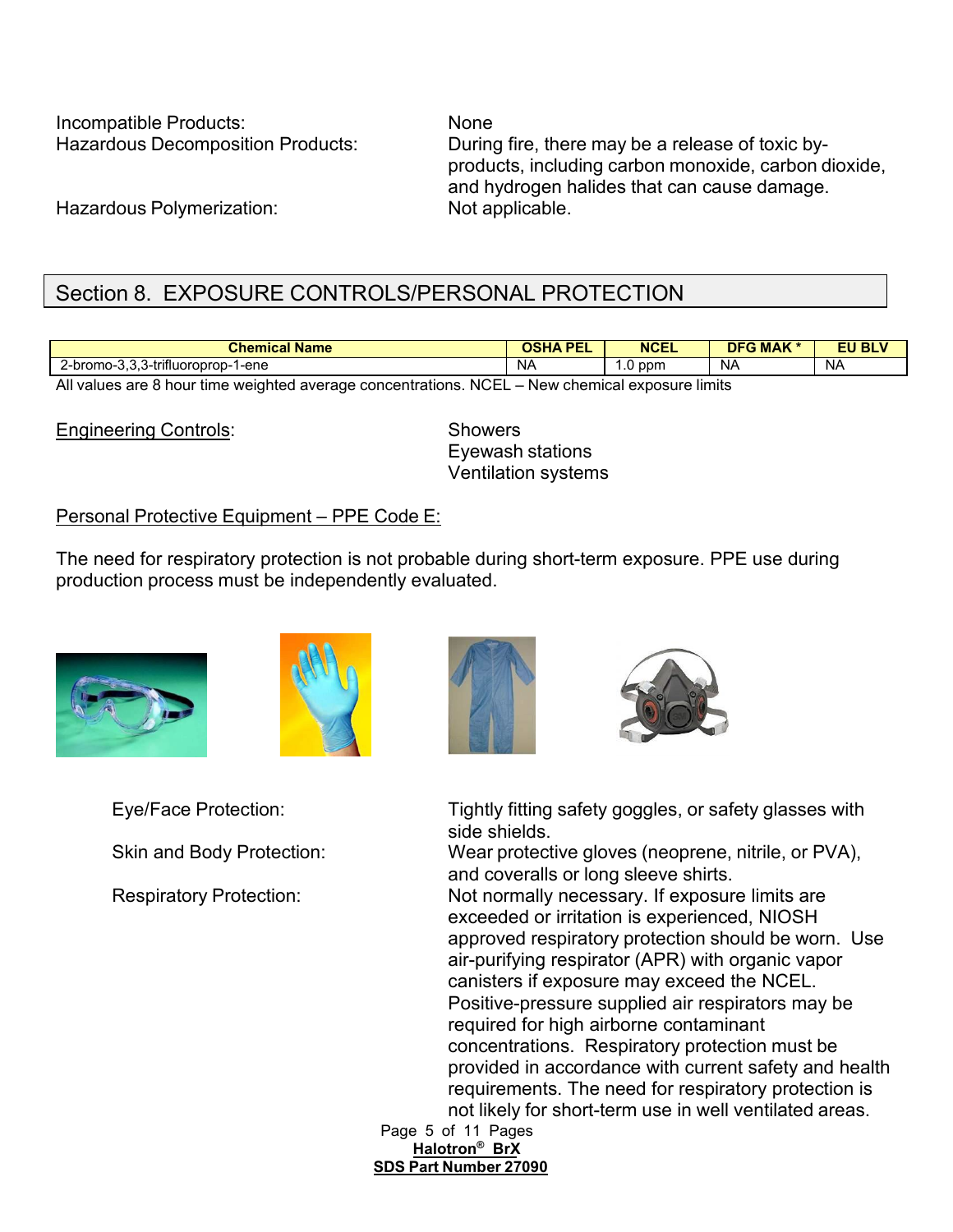Hygiene Measures: Good personal hygiene practice is essential, such as avoiding food, tobacco products, or other hand-tomouth contact when handling. Wash thoroughly after handling.

### Section 9. PHYSICAL AND CHEMICAL PROPERTIES

Molecular Weight: 174.95 Odor: Solvent, ether-like Odor Threshold: No information available Decomposition Temperature **<sup>O</sup>**C: Approximately 600 Freezing Point <sup>O</sup>C: 431.2 Initial Boiling Point **<sup>O</sup>**C: 34.4 Physical State: Liquid pH: Not Applicable Flash Point <sup>O</sup>C: None Boiling Point/Range **<sup>O</sup>**C: 27 Melting Point/Range <sup>o</sup>C: Explosive Properties: None Oxidizing Properties: None Volatile Component (%vol) Not Applicable Evaporation Rate: Not Available Vapor Density: 7.27 g/L at 20 **<sup>O</sup>**C Vapor Pressure: 82.0 kPa at 25 **<sup>O</sup>**C Specific gravity: Approximately 1.65 at 25 **<sup>O</sup>**C Solubility in water: 1.01 g/L at 20 <sup>o</sup>C Partition Coefficient: 2.7 at 25<sup>o</sup>C Viscosity: Viscosity: No Information Available

Appearance: Colorless to slightly yellowish liquid Autoignition Temperature **<sup>O</sup>**C: None observed at highest test temperature of 400 **<sup>O</sup>**C Flammability:<br>Flammability Limits in Air <sup>o</sup>C: Not flammable under normal conditions.<br>Upper – Not Flammable; Lower-Not Flam Upper – Not Flammable; Lower-Not Flammable

# Section 10. STABILITY AND REACTIVITY

| Stability:  | Stable under recommended storage and handling<br>conditions. Vapors are heavier than air and can<br>spread along floors displacing oxygen. Will |
|-------------|-------------------------------------------------------------------------------------------------------------------------------------------------|
|             | decompose if exposed to a high radiant heat source,<br>such as fire.                                                                            |
| Reactivity: | No hazardous reactions under normal handling and<br>storage.                                                                                    |
|             | Page 6 of 11 Pages                                                                                                                              |
|             | Halotron <sup>®</sup> BrX                                                                                                                       |
|             | SDS Part Number 27090                                                                                                                           |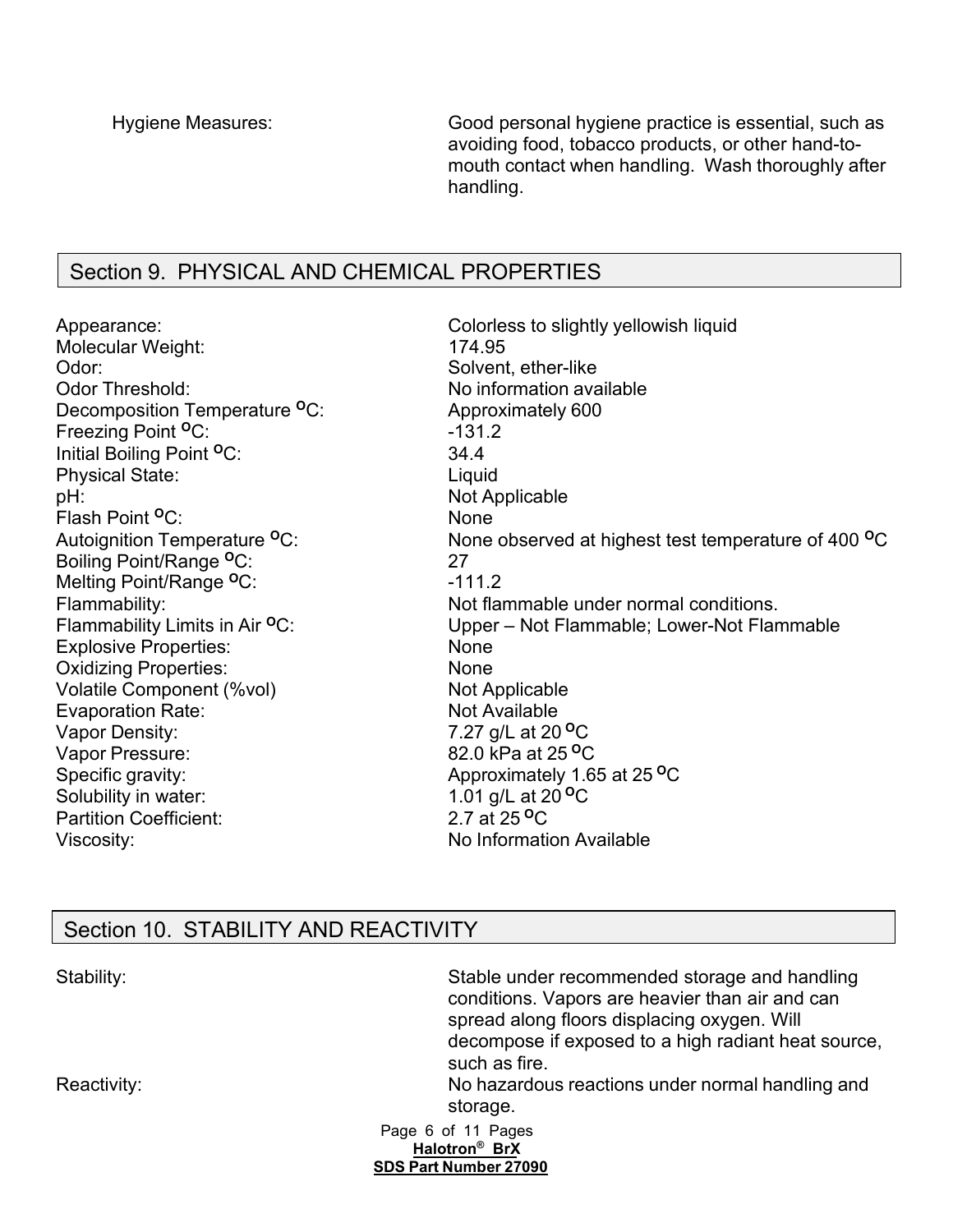Conditions to Avoid:

Hazardous Polymerization: Has not been determined.

Incompatibles: Incompatible with alkali or alkaline earth metals, and powdered metals Al, Zn, Be, etc. Avoid contact with oxidizers.

Hazardous Decomposition Products: Thermal decomposition may produce carbonyl halide, hydrogen fluoride, and hydrogen bromide. These chemicals can be dangerous and exposure to them should be limited to the extent possible. Possibility of Hazardous Reactions: Hazardous decomposition products are formed under fire conditions.

### Section 11. TOXICOLOGICAL INFORMATION

Symptoms: Immediate:

Skin: Irritation. Acute Toxicity: Acute Toxicity: Acute Toxicity: Chronic Toxicity:

Long-term Exposure: None

### **Acute Toxicity Values – Health**

Likely Routes of Exposure: Inhalation, skin and eye contact.

Inhalation: Oxygen levels in the air can be reduced, causing loss of coordination, dizziness, increased heart rate, headache, confusion. Respiratory irritation may occur. Cardiac arrhythmia is possible. May impact the CNS causing drowsiness, dizziness, confusion, and unconsciousness. Eyes: May cause irritation.

Delayed: Symptoms appear to be relatively immediate.

Short-term Exposure: STOT (Single Exposure) – Narcotic effect, CNS; Respiratory irritation.

Acute toxicity **Inhalation test: Rats - 5% volume for 30 minutes: no** deaths.

Acute toxicity **Inhalation test: Rats – 14 days, 6 hours/day, 5** hours/day, 5 days/week for two weeks: no deaths after six doses between 5,000 and 20,000 ppm. The research effects included slowdown and difficulty breathing, a situation that returned to normal at the end of exposure. In addition there was a decrease in

> Page 7 of 11 Pages **Halotron® BrX SDS Part Number 27090**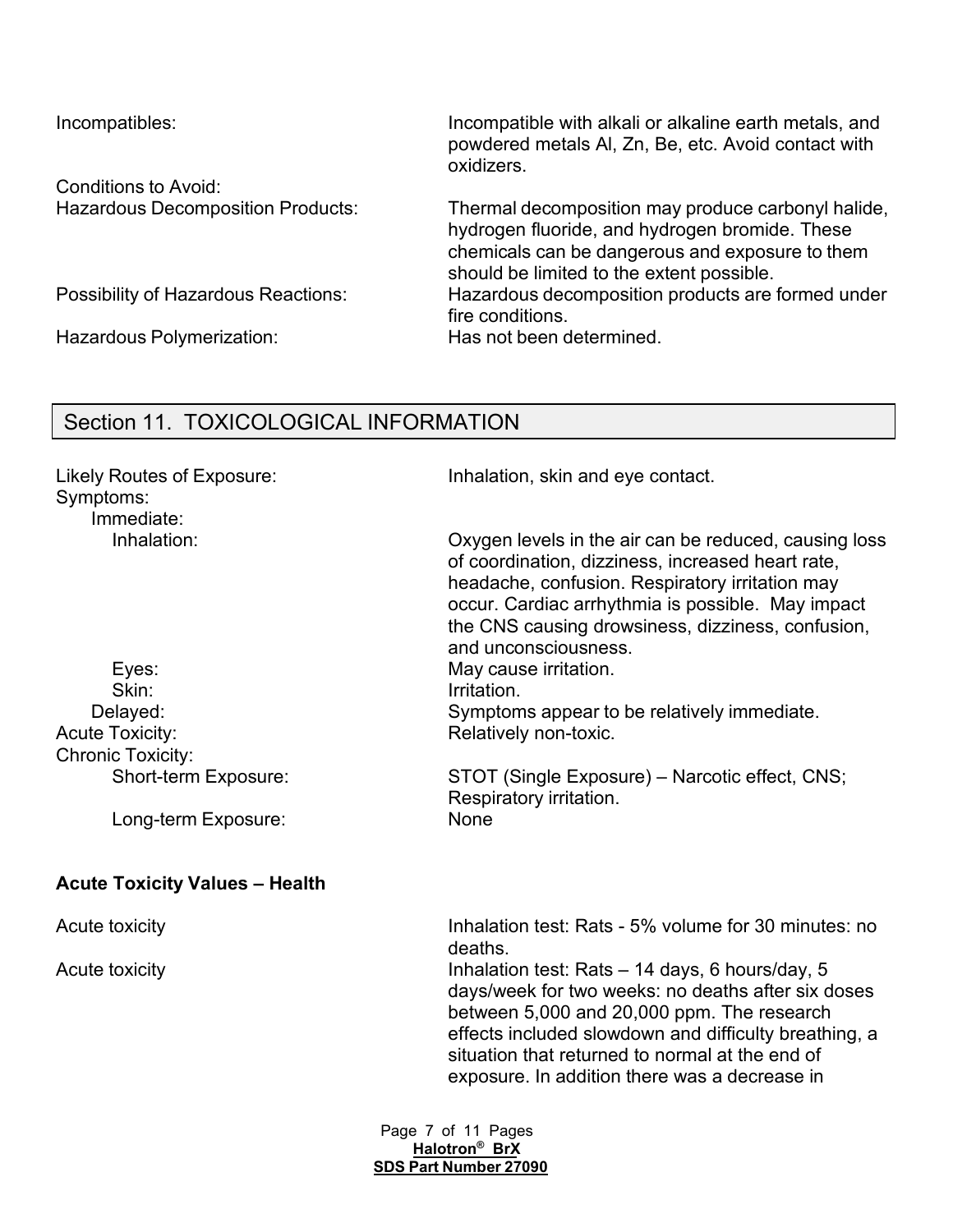|                                   | bodyweight. The chemical exhibited irritant impacts in<br>the upper respiratory system. |
|-----------------------------------|-----------------------------------------------------------------------------------------|
| Acute toxicity                    | Inhalation test: Rats - 90 days, 6 hours/day, 5                                         |
|                                   | days/week with a four week recovery period: no                                          |
|                                   | deaths after six doses between 200 and 3,000 ppm.                                       |
|                                   | The research effects included slowdown and difficulty                                   |
|                                   | breathing, a situation that returned to normal at the                                   |
|                                   | end of exposure. In addition there was a decrease in                                    |
|                                   | bodyweight and appetite. The chemical exhibited                                         |
|                                   | irritant impacts in the upper respiratory system.                                       |
|                                   | Changes in blood chemistry were noted.                                                  |
| <b>Skin Corrosion/Irritation</b>  | No impact observed for rabbits.                                                         |
| Eye Damage/Irritation             | No impact observed for rabbits.                                                         |
| <b>Germ Cell Mutagenicity</b>     | Test did not induce a mutagenic response in human<br>lymphocytes.                       |
| Carcinogenicity                   | No data were available                                                                  |
| <b>Reproductive Toxicity:</b>     | No observed defects for rats                                                            |
| Target Organs and Effects (TOST): | Single Exposure: Respiratory - Dogs - Observed                                          |
|                                   | adverse effect level (NOAEL) cardiotoxic based on                                       |
|                                   | inhalation testing with epinephrine: 1.0%                                               |

#### **Other Toxicity Categories**

| <b>Chemical Name</b>                 | <b>Germ Cell</b><br><b>Mutagenicity</b> | Carcino-<br><b>aenicity</b> | Repro-<br>ductive | <b>TOST</b><br><b>Single Exp</b> | <b>TOST Repeated</b><br><b>Exp</b> | <b>Aspiration</b> |
|--------------------------------------|-----------------------------------------|-----------------------------|-------------------|----------------------------------|------------------------------------|-------------------|
| 2-bromo-3,3,3-trifluoroprop-<br>-ene | Conflicting<br>data                     | None                        | None              | <b>CNS. Respiratory</b>          | None                               | None              |

## Section 12. ECOLOGICAL INFORMATION

Ecotoxicity: **Moderate risk.** Persistence/Degradability: Persistance is unlikely.<br>Probability of Biodegradation: Not readily biodegradation

Bioaccummulation: Unlikely

Not readily biodegradable in water. Short atmospheric lifetime. Water Solubility:  $1.01 \text{ g/L at } 20 \text{ °C}.$ 

Other Adverse Ecological Effects: This chemical is a volatile organic compound and should not be permited to be mixed with ground or drinking water and should be handled, used, and disposed of in accordance with regulatory requirements.

### **Aquatic Toxicity Values - Research**

| <b>Chemical Name</b><br>Acute (LC50) |                                                   | <b>Chronic (LC50)</b> |
|--------------------------------------|---------------------------------------------------|-----------------------|
| 2-bromo-3,3,3-trifluoroprop-1-ene    | 31.6 mg/L 96h Oncorhynchus mykiss (Rainbow trout) | No information found  |
|                                      | EC50: 83.0 mg/L 48h Daphnia magna (Water flea)    | No information found  |

Page 8 of 11 Pages **Halotron® BrX SDS Part Number 27090**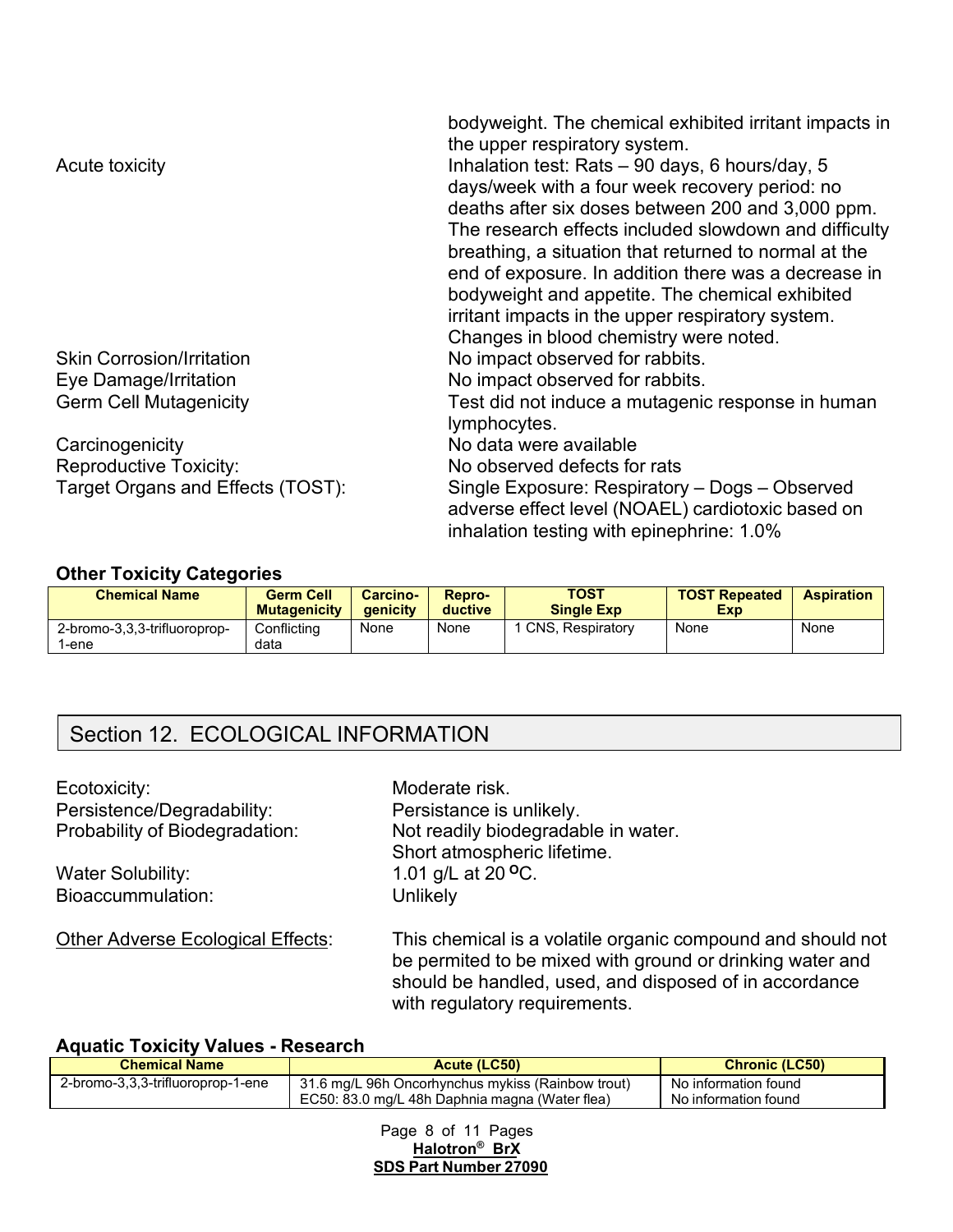# Section 13. DISPOSAL CONSIDERATIONS

Safe Handling **EXECUTE:** Use appropriate PPE when handling, and wash thoroughly after handling (see Section 8). Waste Disposal Considerations Dispose in accordance with federal, state, and local regulations. Contaminated Packaging Dispose in accordance with federal, state, and local regulations.

### NOTES:

This product is not a RCRA characteristically hazardous or listed hazardous waste. Dispose of according to state or local laws, which may be more restrictive than federal laws or regulations. Used product may be altered or contaminated, creating different disposal considerations.

## Section 14. TRANSPORT INFORMATION

| <b>UN Number:</b>               | 1956                  |
|---------------------------------|-----------------------|
| <b>UN Proper Shipping Name:</b> | <b>Compressed Gas</b> |
| <b>Transport Hazard Class:</b>  | 22                    |
| Packing Group:                  | ΝA                    |
| Marine Pollutant?:              | NO.                   |

See current applicable transport regulations (DOT - Ground, IATA – Air, IMDG – Maritime) prior to shipping.

### NOTES:

This product is not defined as a hazardous material under U.S. Department of Transportation (DOT) 49 CFR 172, or by Transport Canada "Transportation of Dangerous Goods" regulations. This transportation information covers the Halotron®BrX (CAS 1514-82-5) fire extinguisher agent as shipped in bulk containers and not when contained in fire extinguishers or fire extinguisher systems.

### Special Precautions for Shipping:

If shipped in a stored pressure-type fire extinguisher, and pressurized with a non-flammable, nontoxic inert expellant gas, the fire extinguisher is considered a hazardous material by the US Department of Transportation and Transport Canada. The proper shipping name shall be FIRE EXTINGUISHER and the UN designation is UN 1044. The DOT hazard class/division is LIMITED QUANTITY when pressurized to less than 241 psig and when shipped via highway or rail. UN Class 2.2. Non-Flammable Gas, when shipping via air. Packing Group – N/A

> Page 9 of 11 Pages **Halotron® BrX SDS Part Number 27090**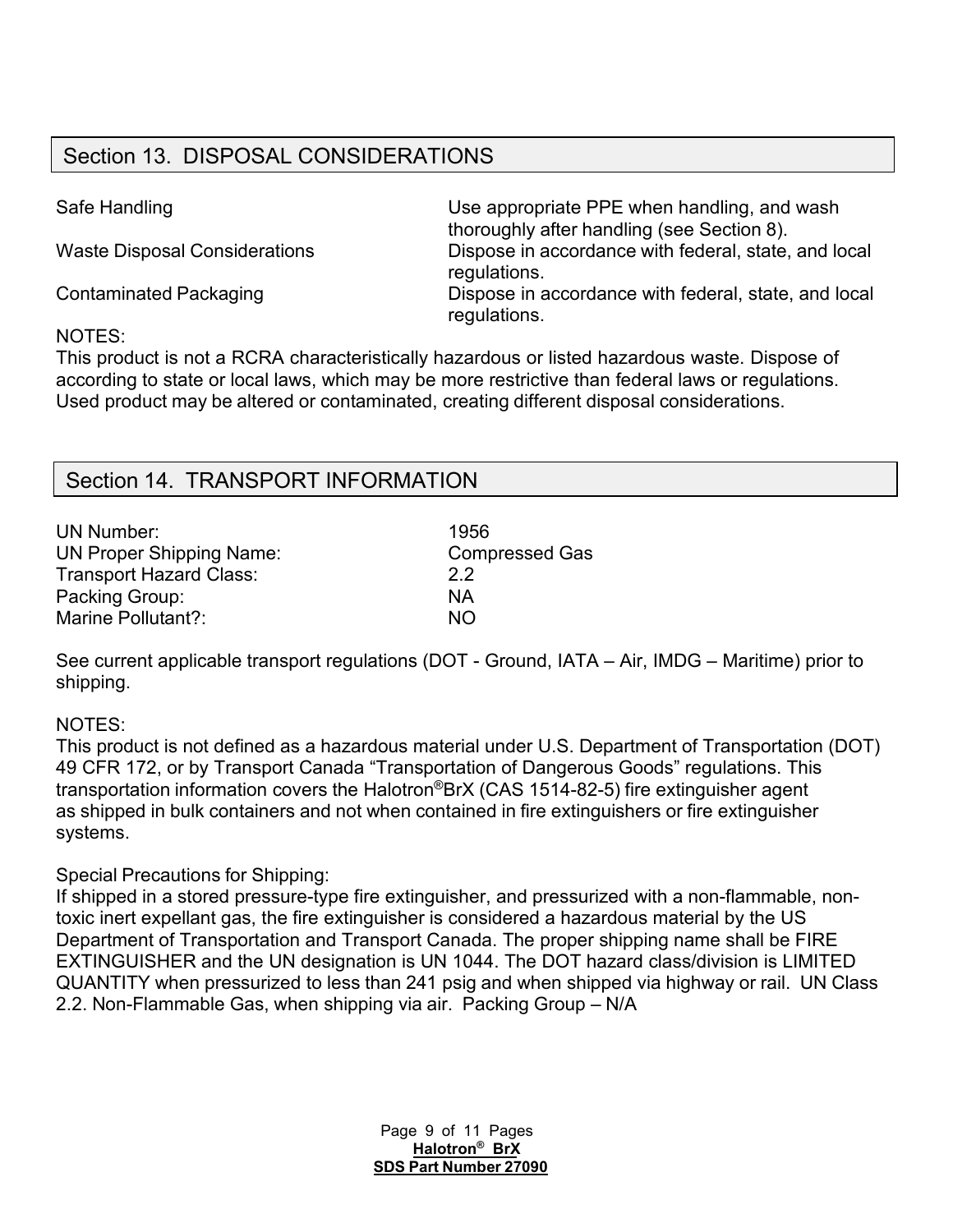## Section 15. REGULATORY INFORMATION

| international inventory status: | All ingredients are on the following inventories |               |
|---------------------------------|--------------------------------------------------|---------------|
| Country(ies)                    | <b>Agency</b>                                    | <b>Status</b> |
| United States of America        | TSCA                                             | Yes           |
| Canada                          | DSL                                              | No            |
| Europe                          | EINECS/ELINCS                                    | No            |
| Australia                       | <b>AICS</b>                                      | No            |
| Japan                           | MITI                                             | No            |
| South Korea                     | KECL                                             | No            |

#### **International Inventory Status**: All ingredients are on the following inventories

### **REACH Title VII Restrictions**: No information available

| <b>Chemical Name</b>         | <b>Dangerous</b><br><b>Substances</b> | <b>Organic</b><br><b>Solvents</b> | <b>Harmful</b><br><b>Substances</b><br><b>Whose Names Are</b><br>to be Indicated on<br>Label | <b>Pollution</b><br><b>Release and</b><br><b>Transfer</b><br><b>Registry (Class</b><br>II) | <b>Pollution</b><br><b>Release and</b><br><b>Transfer</b><br><b>Registry</b><br>(Class I) | <b>Poison and</b><br><b>Deleterious</b><br><b>Substances</b><br><b>Control Law</b> |
|------------------------------|---------------------------------------|-----------------------------------|----------------------------------------------------------------------------------------------|--------------------------------------------------------------------------------------------|-------------------------------------------------------------------------------------------|------------------------------------------------------------------------------------|
| 2-bromo-3,3,3-trifluoroprop- | Not                                   | <b>Not</b>                        | Not Applicable                                                                               | Not Applicable                                                                             | Not                                                                                       | <b>Not</b>                                                                         |
| 1-ene                        | Applicable                            | Applicable                        |                                                                                              |                                                                                            | Applicable                                                                                | Applicable                                                                         |

| <b>Component</b>                             | <b>ISHA - Harmful</b><br><b>Substances</b><br><b>Prohibited for</b><br><b>Manufacturing,</b><br>Importing.<br><b>Transferring, or</b><br><b>Supplying</b> | <b>ISHA - Harmful</b><br><b>Substances</b><br><b>Requiring</b><br><b>Permission</b> | <b>Toxic Chemical</b><br><b>Classification</b><br><b>Listing (TCCL) –</b><br><b>Toxic Chemicals</b> | <b>Toxic Release</b><br><b>Inventory (TRI) -</b><br><b>Group I</b> | <b>Toxic Release</b><br><b>Inventory (TRI) -</b><br><b>Group II</b> |
|----------------------------------------------|-----------------------------------------------------------------------------------------------------------------------------------------------------------|-------------------------------------------------------------------------------------|-----------------------------------------------------------------------------------------------------|--------------------------------------------------------------------|---------------------------------------------------------------------|
| $2$ -bromo- $3,3,3$ -<br>trifluoroprop-1-ene | Not Applicable                                                                                                                                            | Not Applicable                                                                      | Not Applicable                                                                                      | Not Applicable                                                     | Not Applicable                                                      |

### **European Risk and Safety phrases**:

#### EU Classification:

| R Phrases:<br>S Phrases: | 36/37/38<br>23 | Irritating to eyes, respiratory system and skin.<br>Do not breathe gas/fumes/vapour/spray. |
|--------------------------|----------------|--------------------------------------------------------------------------------------------|
| 24/25                    |                | Avoid contact with skin and eyes.                                                          |
|                          | 36/37/39       | Wear suitable protective clothing, gloves and eye/face<br>protection.                      |
|                          | 45             | In case of accident or if you feel unwell seek medical advice<br>immediately.              |

### **U.S. Federal Regulatory Information**:

### **SARA 313**:

Section 313 of Title III of the Superfund Amendments and Reauthorization Act of 1986 (SARA) - This product is not subject to the reporting requirements of the Act and Title 40 of the Code of Federal Regulations, Part 372.

> Page 10 of 11 Pages **Halotron® BrX SDS Part Number 27090**